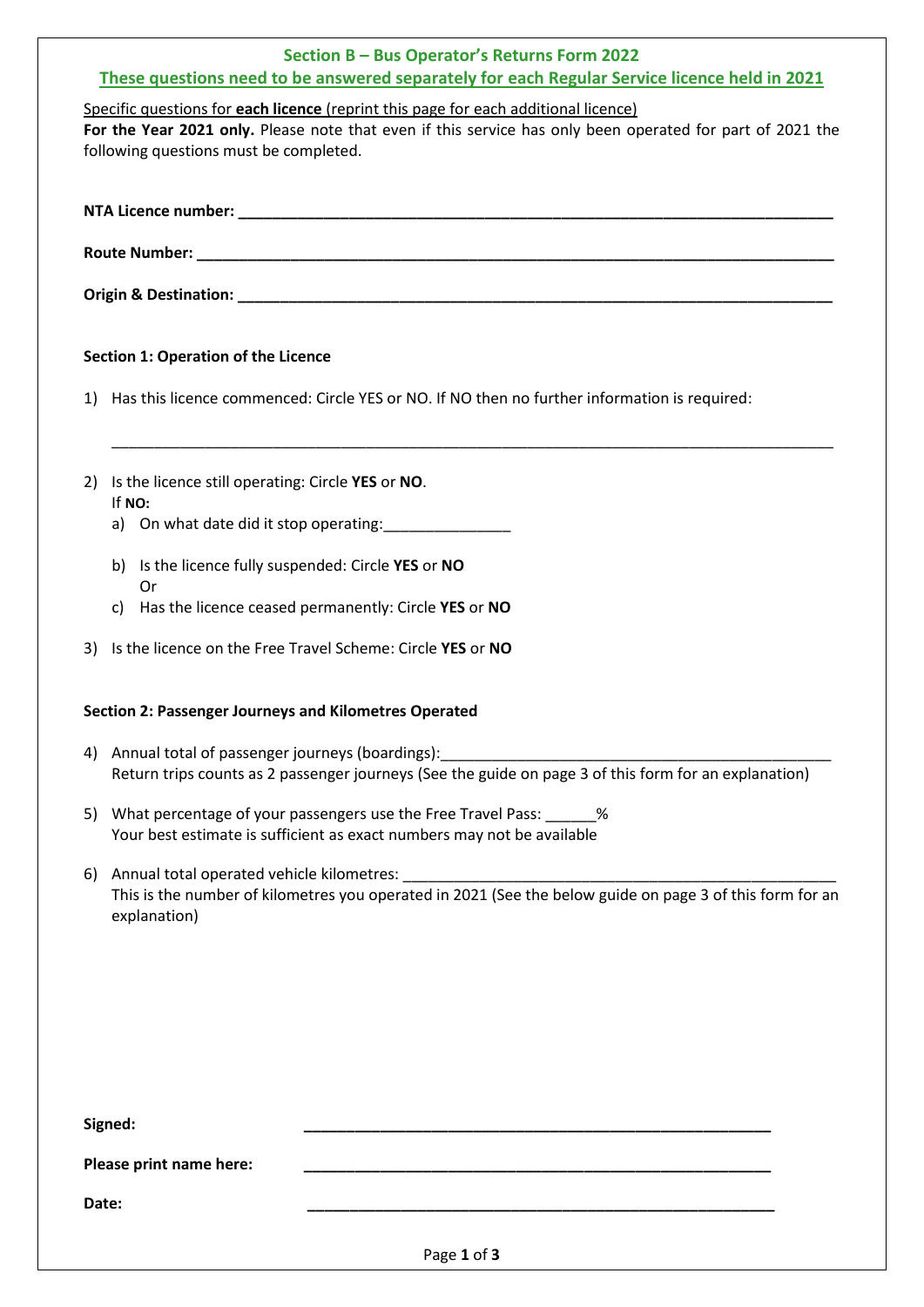# **Section B – Bus Operator's Returns Form 2022 These questions need to be answered separately for each Regular Service licence held in 2021**

Specific questions for **each licence** (reprint this page for each additional licence) **For the Year 2021 only.** Please note that even if this service has only been operated for part of 2021 the following questions must be completed.

|       |         | Section 3: Vehicle Details (Numbers, Accessibility and Emissions Standards)<br>Definitions are provided at the end of this questionnaire |
|-------|---------|------------------------------------------------------------------------------------------------------------------------------------------|
|       |         | 7) What is the maximum number of vehicles used <b>per day</b> to operate this Licence:<br><b>Accessibility:</b>                          |
|       |         | a) Of these how many vehicles are:                                                                                                       |
|       | i)      | Low floor vehicles suitable for Wheelchair access:                                                                                       |
|       | ii)     | Vehicles with Wheelchair lifts suitable for Wheelchair access:                                                                           |
|       |         | iii) Both Low Floor and have a Wheelchair Lift:                                                                                          |
|       |         | iv) Equipped with:                                                                                                                       |
|       |         | Exterior Backlit Route Displays: ___<br>$\bullet$                                                                                        |
|       |         | Interior Stop Displays: ___<br>$\bullet$                                                                                                 |
|       |         | Interior Automated Audible Stop Announcements:<br>$\bullet$                                                                              |
|       |         | <b>Emissions:</b>                                                                                                                        |
|       |         | v) Euro 1 _____; Euro 2 ______; Euro 3 ______; Euro 4 ______; Euro 5 ______; Euro 6 ______;                                              |
|       |         | vi) Diesel ____; Hybrid_____; Electric _____; Alternative Fuel _____; Petrol _____;                                                      |
|       |         |                                                                                                                                          |
|       |         | b) What percentage of these services are operated by vehicles which are:                                                                 |
|       |         | <b>Accessibility:</b>                                                                                                                    |
|       | i)      | Low floor vehicles suitable for Wheelchair access: _____________________________<br>%                                                    |
|       | ii)     | Vehicles with Wheelchair lifts suitable for Wheelchair access:<br>%                                                                      |
|       |         | iii) Both Low Floor and with Wheelchair Lifts: ____________________________%                                                             |
|       |         | iv) Equipped with:                                                                                                                       |
|       |         | Exterior Backlit Route Display: ___ %<br>$\bullet$                                                                                       |
|       |         | Interior Stop Displays: 4%<br>$\bullet$                                                                                                  |
|       |         | Interior Automated Audible Stop Announcements: 46<br>$\bullet$                                                                           |
|       |         | <b>Emissions:</b>                                                                                                                        |
|       |         | v) Euro 1 ____%; Euro 2 ______%; Euro 3 _____%; Euro 4 ______%; Euro 5 ______%; Euro 6 ______%;                                          |
|       |         | vi) Diesel ____%; Hybrid_____%; Electric _____%; Alternative Fuel _____%; Petrol ______;%                                                |
|       |         | %                                                                                                                                        |
|       |         |                                                                                                                                          |
|       | Signed: |                                                                                                                                          |
|       |         | Please print name here:                                                                                                                  |
| Date: |         |                                                                                                                                          |